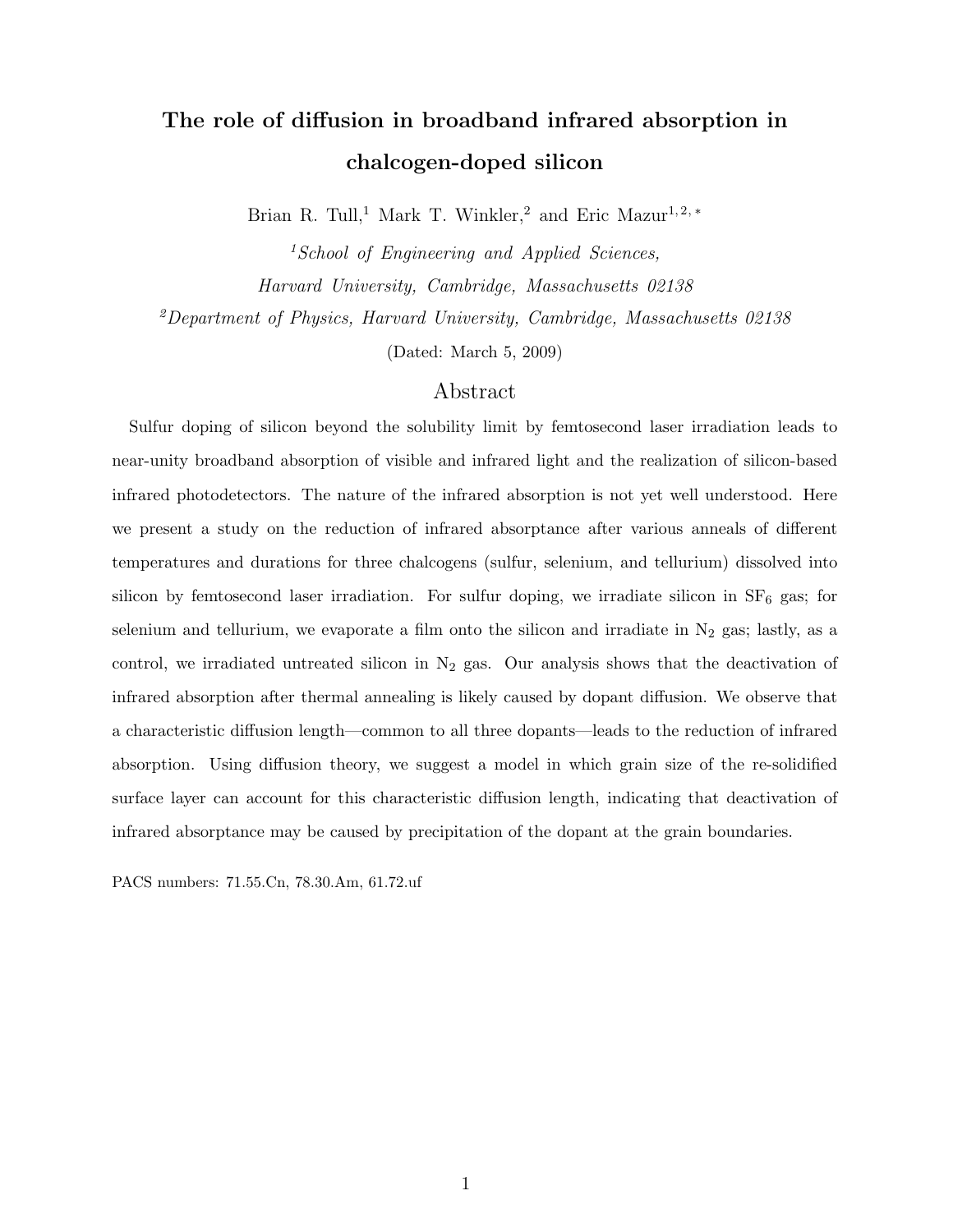#### 1. INTRODUCTION

Silicon is often doped with chalcogens to obtain optoelectronic properties not typically available to silicon-based devices, such as detection of infrared light, $1-4$  and light emission (photoluminescence<sup>5–8</sup> and, more recently, electroluminescence<sup>9,10</sup>). In addition, the presence of the chalcogen atom in the silicon lattice is studied for its potential as a double donor.11,12

Doping is typically done by vapor diffusion during furnace annealing<sup>5,8,12–14</sup> or ion implantation followed by furnace annealing.2,8,15–18 These methods have been used to establish the bulk diffusivity and equilibrium solubility limit of sulfur,  $17,19,20$  selenium,  $21-25$  and tellurium<sup>14,18,23</sup> in crystalline silicon.

When doping is performed via thermal diffusion, the concentration is restricted to the solubility limit at the annealing temperature; however, when ion implantation is followed by nanosecond pulsed laser irradiation,  $26-29$  the dopant concentration can exceed the solubility limit by several orders of magnitude through a process known as solute trapping.<sup>30–32</sup> This method has recently been used to create supersaturated concentrations of sulfur in silicon.<sup>28</sup> Recently, we created in silicon supersaturated concentrations of sulfur, selenium and tellurium, respectively, by femtosecond laser irradiation of silicon coated with a powder film.<sup>33</sup> We also doped silicon in this manner using a background gas of sulfur hexaflouride ( $SF_6$ ) or hydrogen sulfide  $(H_2S)$ .<sup>34,35</sup> In these recent studies involving nanosecond and femtosecond laser pulses, the supersaturated solution of chalcogen dopants exhibits increased infrared absorptance.28,33–35 When femtosecond laser pulses are used, the infrared absorptance is near unity out to wavelengths of 2500 nm.33–35

The mechanism by which chalcogen-doped silicon absorbs infrared light is not entirely understood. Two observations provide insight into how the structural arrangement of the dopant contributes to the enhanced infrared absorption. First, the infrared absorption decreases after thermal annealing, and this decrease becomes larger with increasing annealing temperature.<sup>28,33–35</sup> Second, for the same anneal conditions, the decrease in infrared absorption depends on the dopant.<sup>33</sup> Sulfur-doped samples show the largest decrease in infrared absorption, followed by selenium-doped samples and tellurium-doped samples, respectively.<sup>33</sup> Given that the bulk diffusivity of sulfur in silicon is roughly an order of magnitude larger than selenium and several orders of magnitude larger than tellurium, the two experimental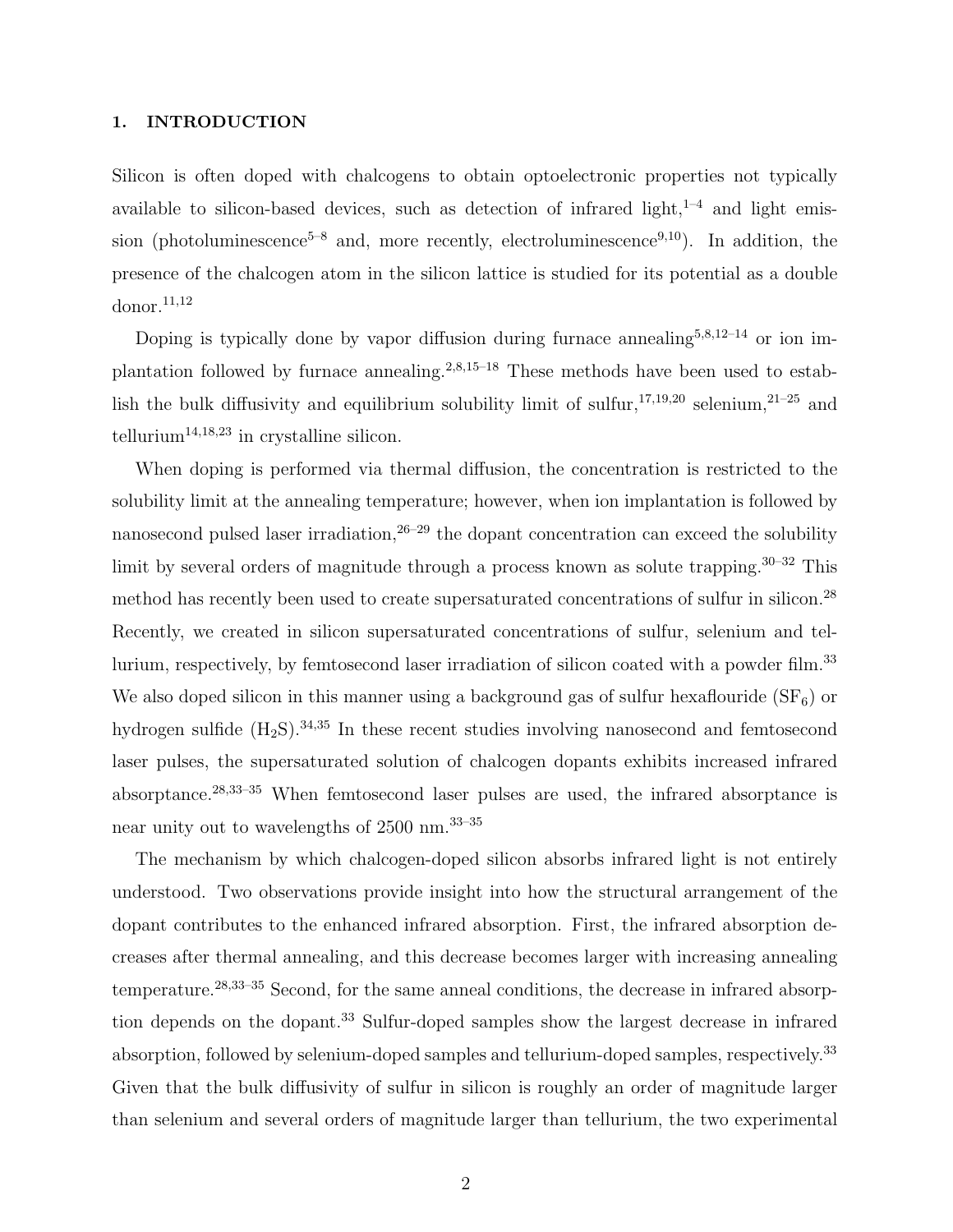observations indicate that the reduction of infrared absorptance after annealing is related to diffusion of the dopant.<sup>33</sup>

In this paper, we explore whether the deactivation of infrared absorption is a diffusion process by determining the optical properties of supersaturated chalcogen-doped silicon before and after thermal vacuum anneals. The silicon is doped by irradiation with femtosecond laser pulses in the presence of a background gas (for sulfur doping) or coated with an evaporated film of the dopant (for selenium and tellurium doping). Our analysis shows that thermal annealing reduces the infrared absorptance in a manner that is consistent with diffusion of the dopant. In addition, the drop in infrared absorptance is associated with a characteristic diffusion length that is on the same lengthscale for all three dopants (S, Se, Te). Using diffusion theory, we show that a probable source of this characteristic diffusion length is the grain size of the re-solidified surface layer.

# 2. EXPERIMENTAL SETUP

For all experiments, we used boron-doped Si (100) wafers ( $\rho = 1 - 20 \Omega$ ·cm), ultrasonically cleaned in methanol for 10 minutes. For sulfur doping, the wafers were placed on a translation stage in a stainless steel vacuum chamber that was evacuated to less than 2 Pa using a mechanical pump. The chamber was filled with  $SF_6$  at a pressure of  $6.7 \times 10^4$ Pa. For selenium and tellurium doping, the wafers were first placed into a resistive thermal evaporator that was evacuated to  $2 \times 10^{-4}$  Pa. A film thickness of 150 nm was deposited for both selenium and tellurium using solid selenium (99.95%) and tellurium (99.95%) pellets, respectively, in tungsten boat sources. The coated wafers were loaded into the stainless steel vacuum chamber, which was then evacuated to less than 2 Pa and filled with  $6.7 \times 10^4$  Pa of N2. Femtosecond laser ablation in a gas of near-atmospheric pressure results in different hydrodynamics for melting and ablation than irradiation performed in a vacuum.<sup>36</sup> In order to keep the hydrodynamics of doping the same for all samples, we irradiated the seleniumand tellurium-coated samples in a background gas of  $N_2$  at the same pressure as the samples irradiated in  $SF_6$ .

We irradiated the wafers with a 1-kHz train of 100-fs, 800-nm laser pulses with a fluence of 8 kJ/m<sup>2</sup> focused to a full-width at half-maximum spot size of  $150 \mu$ m. The wafer's surface was perpendicular to the incident laser and translated in the plane of the surface with a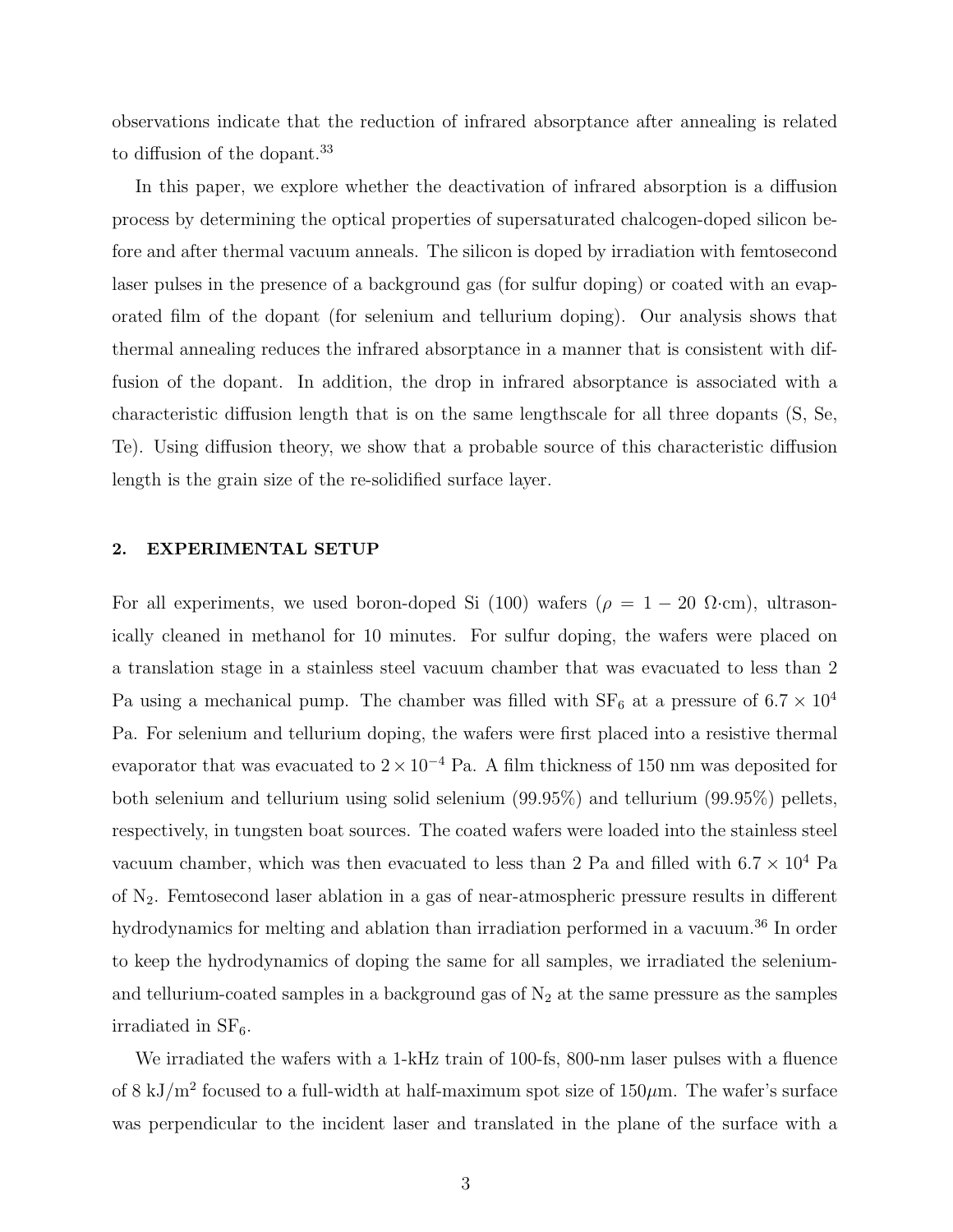speed of 1.5 mm/s; thus we expose every point on the surface to 100 laser pulses. A 33 mm x 33 mm area was irradiated on each wafer by translating 33 mm vertically, stepping 75  $\mu$ m horizontally and repeating.

After irradiation, the wafers were removed and cut into 8 mm x 11 mm samples for annealing in a thermal vacuum oven evacuated to less than  $2 \times 10^{-4}$  Pa. We evaluated the optical properties of the samples before and after annealing by measuring the infrared absorptance with a UV-VIS-NIR spectrophotometer equipped with an integrating sphere detector. The diffuse and specular reflectance  $(R)$  and transmittance  $(T)$  were measured for the wavelength range of  $0.9-2.5 \mu m$ , in 1-nm increments to determine the absorptance  $(A = 1 - R - T)$  at each wavelength.

We performed twenty-five thermal vacuum anneals covering a matrix of five temperatures (575 K, 675 K, 775 K, 875 K, 975 K) and five durations (10 min, 30 min, 100 min, 6 h, 24 h) for each of the four types of samples: Si wafers irradiated in  $SF_6$ ; Si wafers coated with selenium or tellurium and irradiated in  $N_2$ ; and Si wafers irradiated in  $N_2$ . To explore the high temperature behavior, the four types of samples were annealed to temperatures between 975 K and 1175 K for 100 min. Lastly, as a control, an untreated Si wafer was annealed to 1175 K for 100 min.

### 3. RESULTS

After irradiation, the surface of each sample is transformed from a flat, mirror-finished, light gray wafer into a visibly matte black or dark gray surface. Inspection with a scanning electron microscope reveals that the surface is covered with a forest of micrometer-sized spikes. The formation of this surface morphology is a function of the laser wavelength, fluence, and pulse duration, as well as the gas chemistry and pressure; the mechanism behind its formation has been well documented elsewhere.<sup>37,38</sup>

Figure 1 compares the infrared absorptance of each of the four types of samples after laser irradiation to the absorptance of the initial silicon wafer. The initial silicon wafer is largely transparent to wavelengths of light greater than 1.1  $\mu$ m due to the band gap energy of crystalline silicon. The chalcogen-doped samples exhibit near unity absorptance of infrared light and samples irradiated in  $N_2$  show some infrared absorptance, which decreases with increasing wavelength.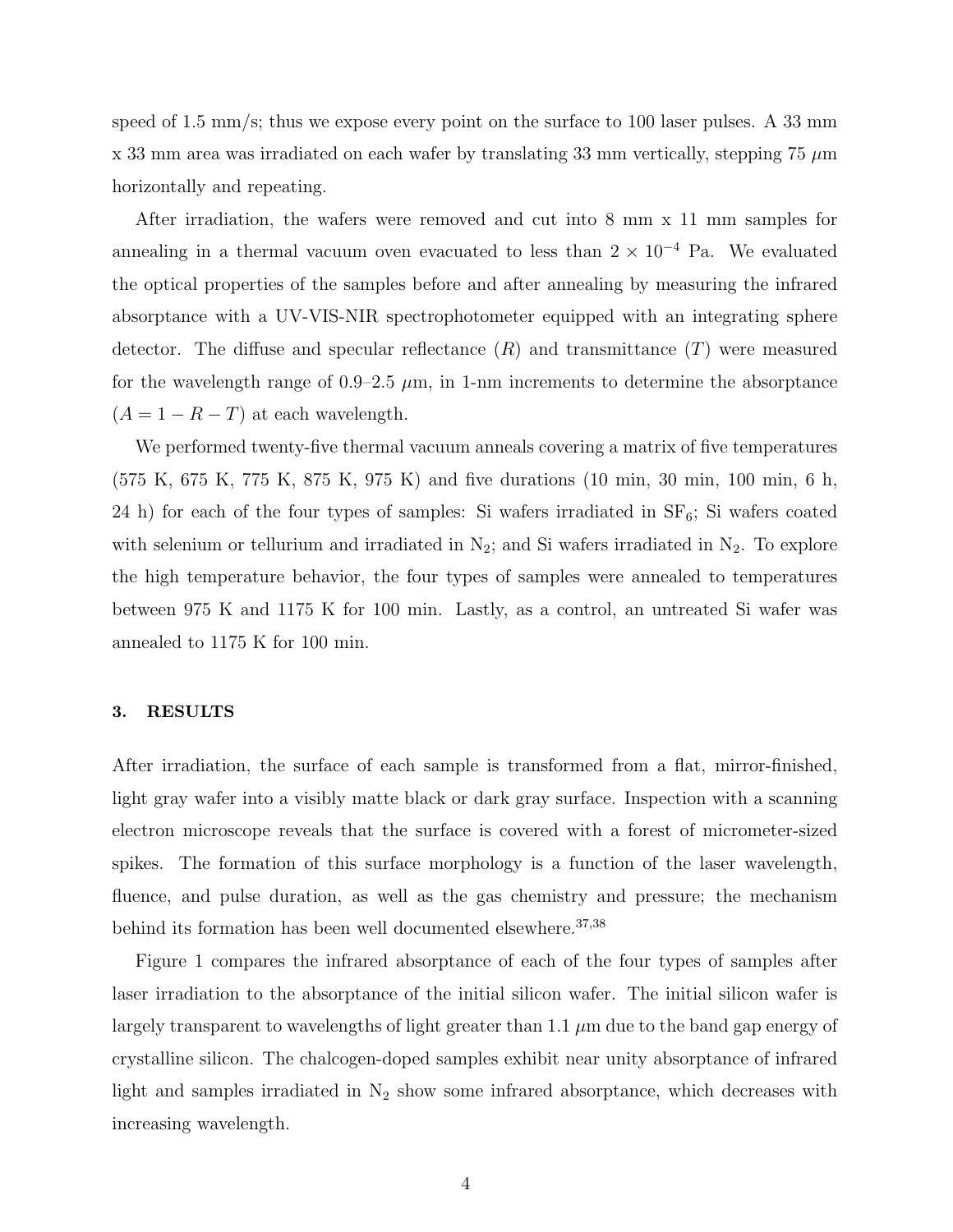Figure 2 shows the infrared absorptance of the chalcogen-doped samples after annealing at 775 K for the five different time durations. The infrared absorptance of all three samples is reduced after annealing; this reduction increases with annealing time. Sulfur-doped samples show the largest decrease in infrared absorptance, followed by selenium-doped samples; the absorptance of tellurium-doped samples changes the least.

Figure 3 displays the mean infrared absorptance between 1.2  $\mu$ m and 2.5  $\mu$ m after annealing for each of the four types of samples: sulfur-doped (circles) selenium-doped (squares), tellurium-doped (triangles) and samples irradiated in  $N_2$  (diamonds). The size of the marker indicates the length of each anneal, with the largest size equaling 24 h and the smallest, 10 min. Additionally, data for an unprocessed silicon wafer annealed at 1175 K is shown (black dot). Between 575 K and 875 K, the change in absorptance has the same trend for all three chalcogen-doped samples; absorptance drops with increasing anneal temperature and at a given temperature, a longer annealing time results in a further decrease in absorptance. At 875 K, the absorptance of the sulfur-doped samples and the samples irradiated in  $N_2$ have been reduced to the infrared absorptance of the original unirradiated silicon substrate. Above 875 K, the change in absorptance of each sample has a different trend. The absorptance of sulfur-doped samples and those irradiated in  $N_2$  begins to increase with increasing temperature. The absorptance of selenium-doped samples stays at approximately the same value as at 875 K and the absorptance of tellurium-doped samples continues to decrease.

#### 4. DISCUSSION

Crystalline silicon is mostly transparent to light wavelengths longer than 1.1  $\mu$ m due to its band gap. The absorptance of light wavelengths shorter than 1.1  $\mu$ m depends on the roughness of the silicon surface. All samples that we irradiate in this study exhibit enhanced absorption of light wavelengths shorter than 1.1  $\mu$ m (see Figure 1)<sup>34,35,37,39</sup>. This observation is also true for samples irradiated in vacuum<sup>37</sup>; the enhanced absorption in this wavelength region is caused by multiple reflections on the textured surface.

If irradiation is performed in the presence of certain dopants, such as sulfur, selenium or tellurium, the absorptance of infrared light between  $1.1-2.5 \mu m$  is enhanced to near-unity (see Figure 1). However, this behavior is not observed for all dopants, such as the samples irradiated in  $N_2$  gas (see Figure 1). The  $N_2$  samples exhibit a non-uniform absorptance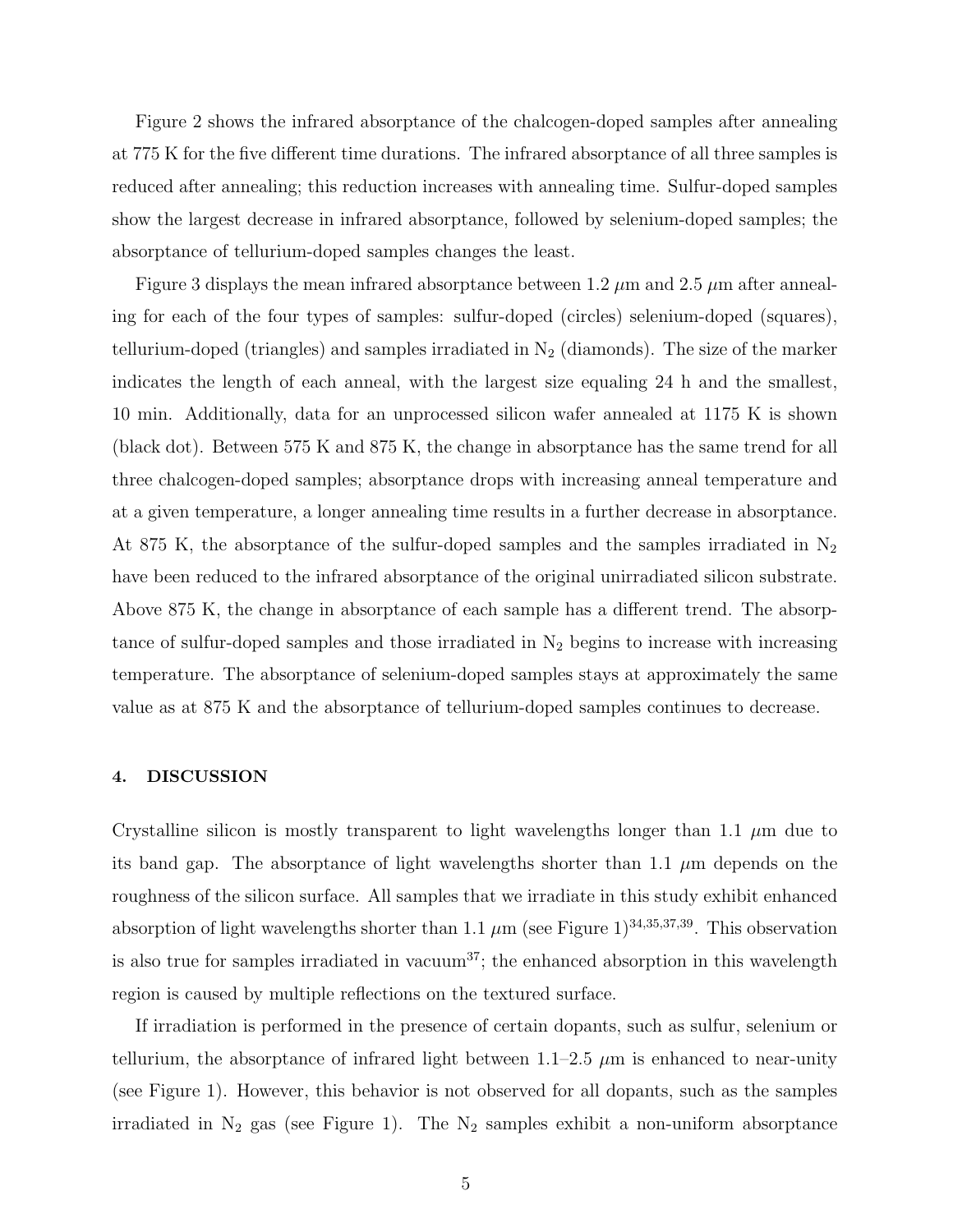of infrared light, which decreases with increasing wavelength. This same behavior is seen when silicon is irradiated in many other gases<sup>34,35,37,39</sup> ( $H_2$ , Cl<sub>2</sub>, and air) as well as when irradiation is performed in a vacuum.<sup>37</sup> Because the optical behavior of silicon irradiated in the presence of non-chalcogens is similar to vacuum, we attribute this infrared absorptance to structural defects present in the nanocrystalline grains and not to doping of the silicon with species in the background gas.

In order to understand the mechanism of the near-unity infrared absorptance between 1.1 and 2.5  $\mu$ m, we begin by reviewing what is known about the structure and composition of femtosecond laser-doped silicon. During irradiation of silicon with ultrashort laser pulses above the ablation threshold<sup>40</sup> (3 kJ/m<sup>2</sup>) the top surface layer is ablated away and the next layer below the surface melts. This thin molten layer resolidifies extremely quickly due to its contact with the cold bulk substrate. Cooling rates are estimated to be as high as  $10^{15}$ K/s.<sup>41</sup> When a gas or surface dopant is present during irradiation it is atomized by the high intensity of the ultrashort laser pulse and mixes with the molten silicon. Rutherford back scattering measurements<sup>33–35</sup> show that these gas or surface dopant species are incorporated at a concentration on the order of 1 atomic percent and that 20–70% of the dopants are located on substitutional lattice sites.<sup>35</sup> This concentration is orders of magnitude above the equilibrium solubility limit and the dopants are therefore in a supersaturated solution.<sup>33</sup> The high concentration of dissolved atoms become trapped in the lattice during the extremely fast resolidification in a process that is similar to the solute trapping that occurs after pulsed laser irradiation of ion implanted semiconductors.<sup>29</sup> Cross-sectional transmission electron microscopy reveals that the resolidified surface layer is an approximately 300-nm thick polycrystalline layer with nanometer-sized grains  $(10-50 \text{ nm})$ .<sup>35</sup> It is this surface layer that contains the supersaturated concentration of dopants and is responsible for the resulting optical properties.

We previously proposed that the broadband absorptance of infrared light is caused by the high concentration of chalcogen dopants in the nanometer sized grains of the polycrystalline surface layer.33–35 An equilibrium concentration of sulfur, selenium or tellurium atoms creates deep level donors in the band gap of silicon.<sup>12,13</sup> A supersaturated concentration of chalcogen atoms creates a densely populated impurity band around one or more of those deep levels. Below, we provide support for this mechanism by suggesting a simple diffusion model that demonstrates that, upon annealing, the decrease in absorptance scales with the fraction of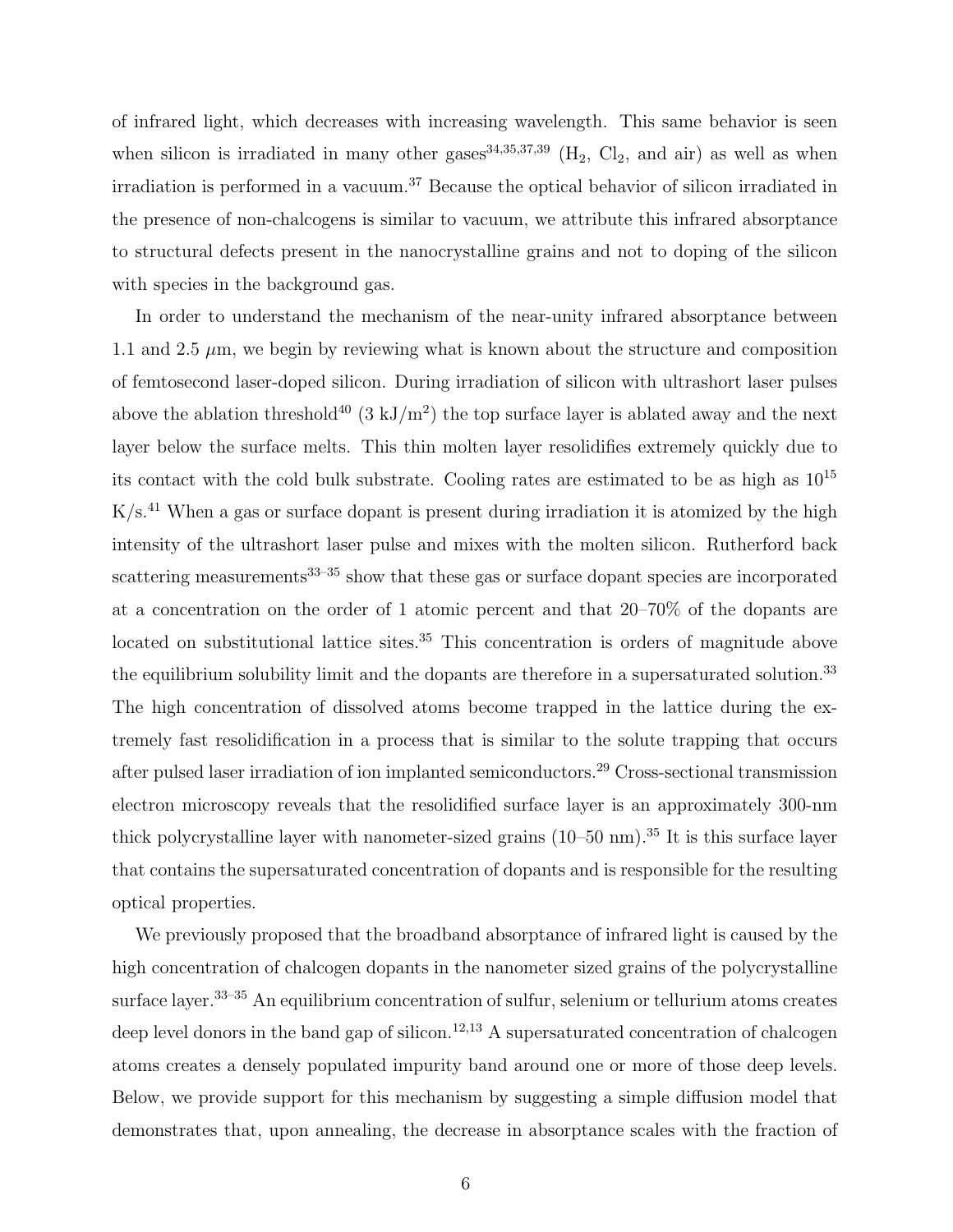dissolved dopants that diffuse out of the nanometer-sized grains to the grain boundaries. Diffusion of the dopants out of the grains reduces the number of impurity levels in the band gap and thus reduces the infrared absorption. Because the grains are on the order of nanometers in size, thermal anneals that cause diffusion on the order of nanometers decrease the absorptance.

Precipitation of the dopant within the crystalline grains via clustering of dopant atoms could also lead to deactivation of infrared absorption. With the analysis described below, it is difficult to distinguish whether clustering or diffusion to the grain boundaries is responsible for the observed drop in infrared absorptance because both processes involve diffusion of the dopant on a length scale on the order of nanometers through the crystalline grains. The current work identifies diffusion as the relevant process regardless of whether clustering or relocation to a grain boundary is the appropriate boundary condition.

For every thermal anneal, we can estimate the diffusion length  $d =$ √ Dt for each dopant (sulfur, selenium and tellurium), where  $t$  is the annealing time;  $D$  is the bulk diffusivity for each dopant in silicon given by  $D = D_0 \exp(-E_a/(kT))$ ; T is the annealing temperature; k is the Boltzmann constant; and  $D_0$  and  $E_a$  are temperature-independent constants obtained from the literature on the bulk diffusivity of sulfur, selenium and tellurium in silicon. For each anneal, the temperature and annealing time is known; the diffusivity of the dopant can be calculated using the temperature and a diffusion length can be obtained for each anneal for sulfur, selenium and tellurium, respectively. It is important to note that, when considering diffusion length, our annealing data set contains redundant data points: for example, a long low-temperature anneal yields the same diffusion length as a short higher temperature anneal. If the decrease in infrared absorptance is a diffusion-related phenomenon, we should observe similar results from time-temperature data points that correspond to the same diffusion length; we will see that this is indeed the case.

Slightly different values for  $D_0$  and  $E_a$  for each dopant have been reported in the literature.<sup>14,17–25</sup> For our analysis, we chose diffusivity constants determined from studies that used the lowest temperature range and a similar silicon substrate (see Table I). For tellurium, the referenced study fit its data as the sum of two Arrhenius curves, giving high temperature and low temperature values for  $D_0$  and  $E_a$ ; in that case we used the low temperature values. Although our analysis is carried out with one set of diffusion constants for each dopant, all reported diffusivities yield similar results and lead to the same conclusions.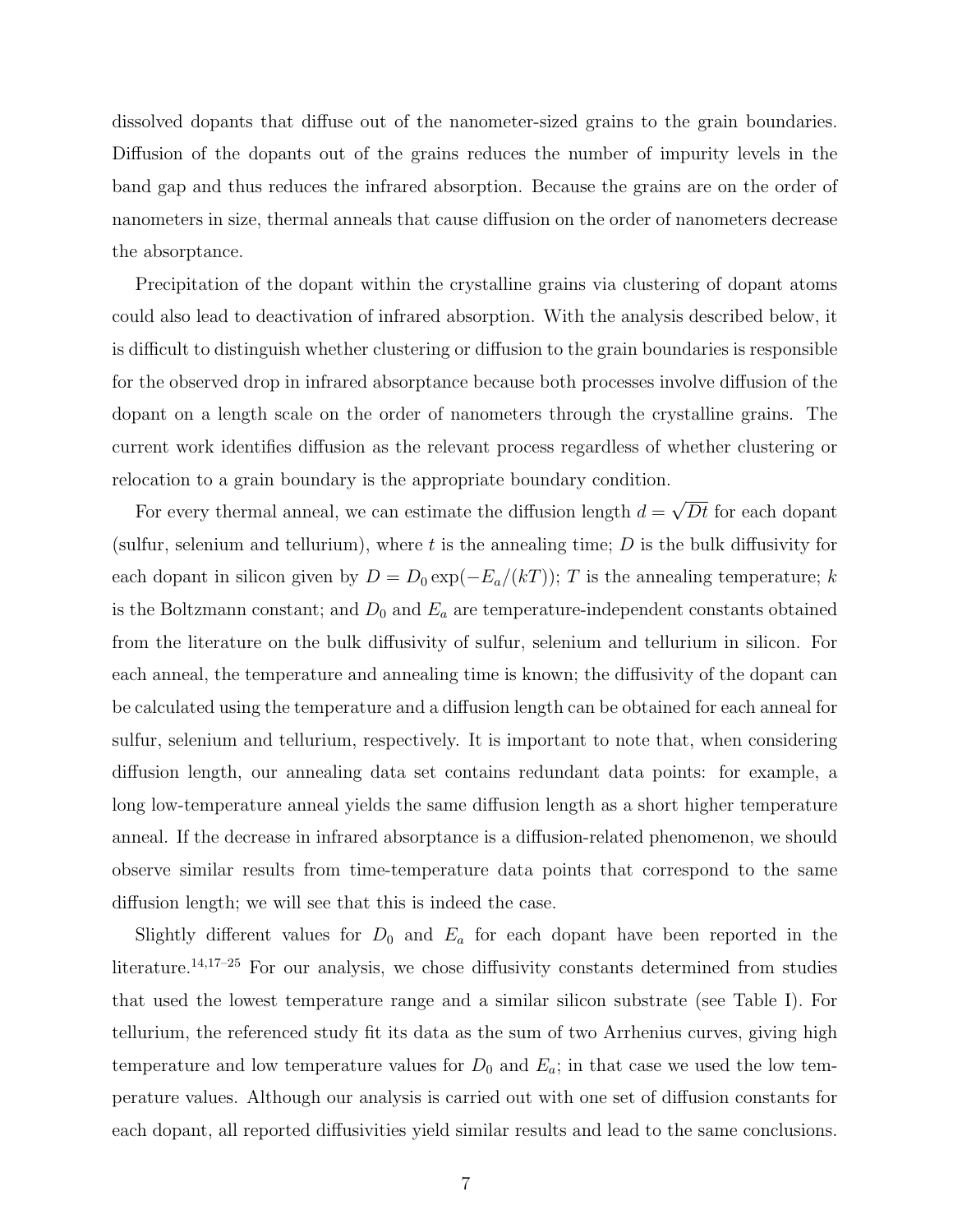In Figure 4, we again plot the infrared absorptance from Figures 3; however, now the data for sulfur-doped (circles), selenium-doped (squares) and tellurium-doped (triangles) samples are plotted versus the diffusion lengths of sulfur, selenium and tellurium atoms, respectively (these diffusion lengths are calculated using the constants in Table I). In addition, the infrared absorptance is normalized so that the maximum value is the preannealed infrared absorptance from Figure 1 and the minimum value is the infrared absorptance of the unirradiated silicon wafer.

We can draw several conclusions from Figure 4. First, the infrared absorptance decreases monotonically with diffusion length with some exceptions at large diffusion length, which we address below. Second, the infrared curve for each chalcogen-doped sample decreases at diffusion lengths that are of the same order of magnitude as the observed grain size of femtosecond laser irradiated silicon (10−50 nm).<sup>35</sup> Third, all anneals that yield a particular diffusion length, but are performed with varying time-temperature combinations, result in roughly the same decrease in infrared absorptance. For example, 24 h at 575 K yields roughly the same diffusion length and decrease in infrared absorptance as 10 min at 675 K, for all three dopants (similarly for 24 h at 675 K and 10 min at 775 K, or 24 h at 775 K and 10 min at 875 K). Finally, when the data is normalized to the diffusion length of each sample dopant, the infrared absorptance decreases at the same rate for all three samples; in other words, the data suggests a characteristic diffusion length associated with the deactivation of infrared absorptance. These observations are strong evidence that the reduction of absorptance is a diffusion related process.

We believe the increase of infrared absorptance in some samples at high temperature anneals is caused by impurities introduced during the high temperature process. The evidence for this conclusion is the manifestation of this infrared absorptance in the unprocessed silicon wafer (black dot in Figure 3). The high temperature data points showing increased infrared absorption at high temperatures are, for the rest of our analysis, considered anomalous and not presented. Even if the increase were a more meaningful phenomenon, it falls outside the bounds of our current analysis and model, and is presented only for completeness.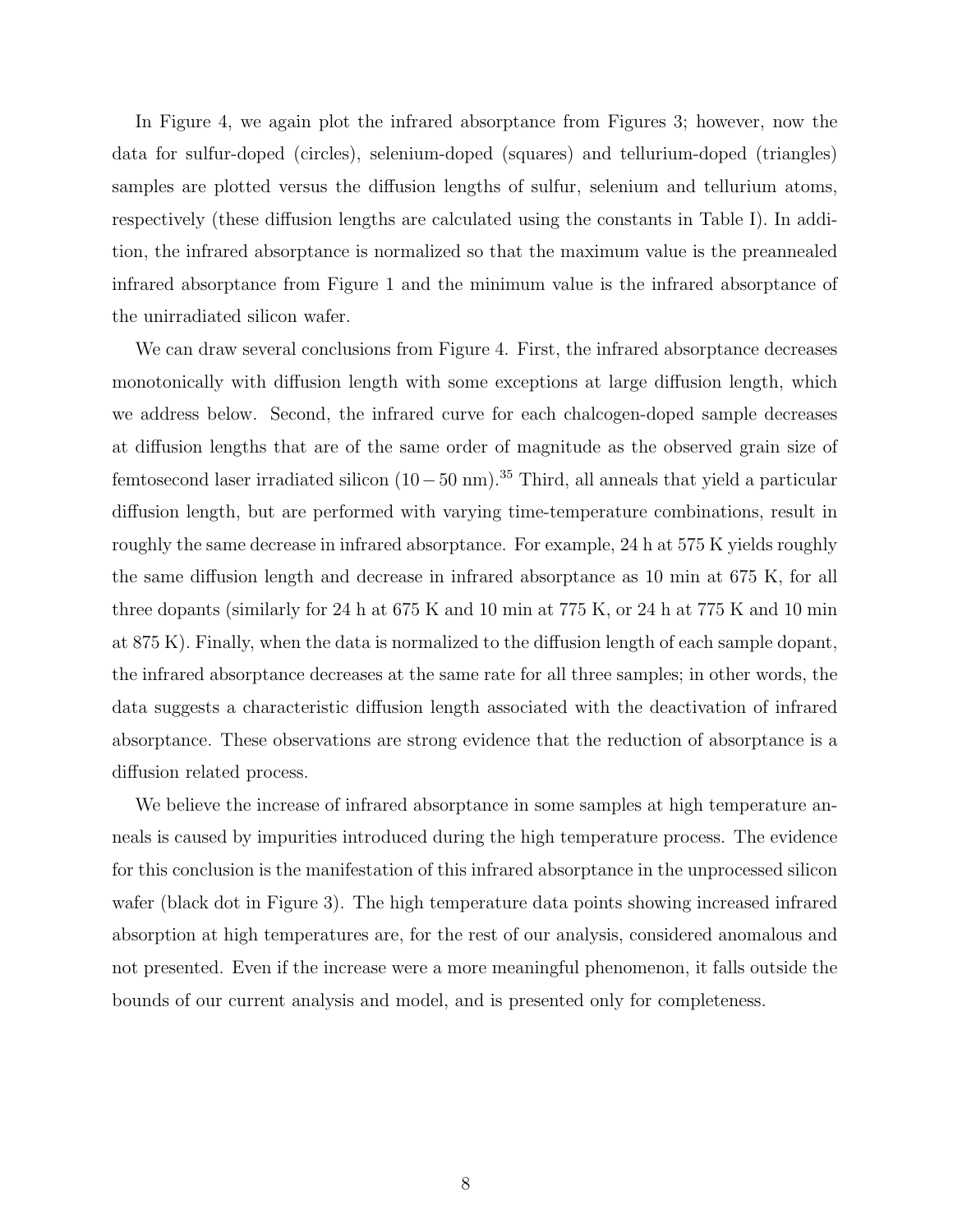#### 4.1. Diffusion theory

If the decrease in infrared absorptance is caused by the diffusion of dopants out of the crystalline grains, we can use diffusion theory to estimate how the concentration of dopant atoms in the grains should decrease with thermal annealing, and compare this decrease to our data. We begin by making the following simplifying assumptions: the crystalline grains are spherical with a fixed radius  $R_0$  and an initial dopant concentration  $C_0$  spreads uniformly throughout the grains; diffusion occurs radially out from the center; the grain boundaries are perfect sinks  $(i.e.,$  once a dopant atom reaches the grain boundary, it does not diffuse back into the grain); the diffusivity of the dopant is only a function of temperature and does not vary with concentration.

In order to treat the grain boundaries as a perfect sink for the dopant, we set the boundary condition  $C(R_0) = C_e$  for all t, where  $C_e$  is the equilibrium dopant concentration at the annealing temperature (which is several orders of magnitude below the initial dopant concentration); the dopant concentration in the grain does not drop below this value during the anneal. We make an additional assumption that the equilibrium dopant concentration is not sufficient to bring about enhanced broadband infrared absorption, which is consistent with research on silicon doped with chalcogens at or below the equilibrium concentration.<sup>13</sup> Because the concentration in the grain cannot decrease below  $C_e$ , we treat this value as a background concentration and express our concentration profile as  $\tilde{C}(r, d) = C(r, d) - C_e$ .

With these assumptions the concentration profile,  $\tilde{C}(r)$ , in the grain is given by

$$
\tilde{C}(r,d) = -\frac{2R_0\tilde{C}_0}{\pi r} \sum_{n=1}^{\infty} \frac{(-1)^n}{n} \sin\left(\frac{n\pi r}{R_0}\right) \exp\left[-\left(\frac{n\pi d}{R_0}\right)^2\right],\tag{1}
$$

where  $\tilde{C}(r, d) = C(r, d) - C_e$  is the increased concentration above the equilibrium value at a distance r from the center of the sphere after a thermal anneal that produces a dopant diffusion length of  $d =$  $\sqrt{Dt}$ ; and  $\tilde{C}_0 = C_0 - C_e$  is the initial increased concentration above the equilibrium value. Equation 1, divided by  $\tilde{C}_0$ , is equivalent to  $1-C(r,d)/C_0$  for a sphere that is absorbing solute from a large volume of well-stirred liquid with a fixed concentration of  $C_0$ .<sup>42</sup>

We can determine the number of dopant atoms,  $\tilde{N} = N - N_e$ , above the equilibrium value in the sphere after a thermal anneal with diffusion length,  $d$ , by integrating Eq. 1 over the volume of the sphere (radius  $R_0$ ). If we then divide by the initial number of dopant atoms in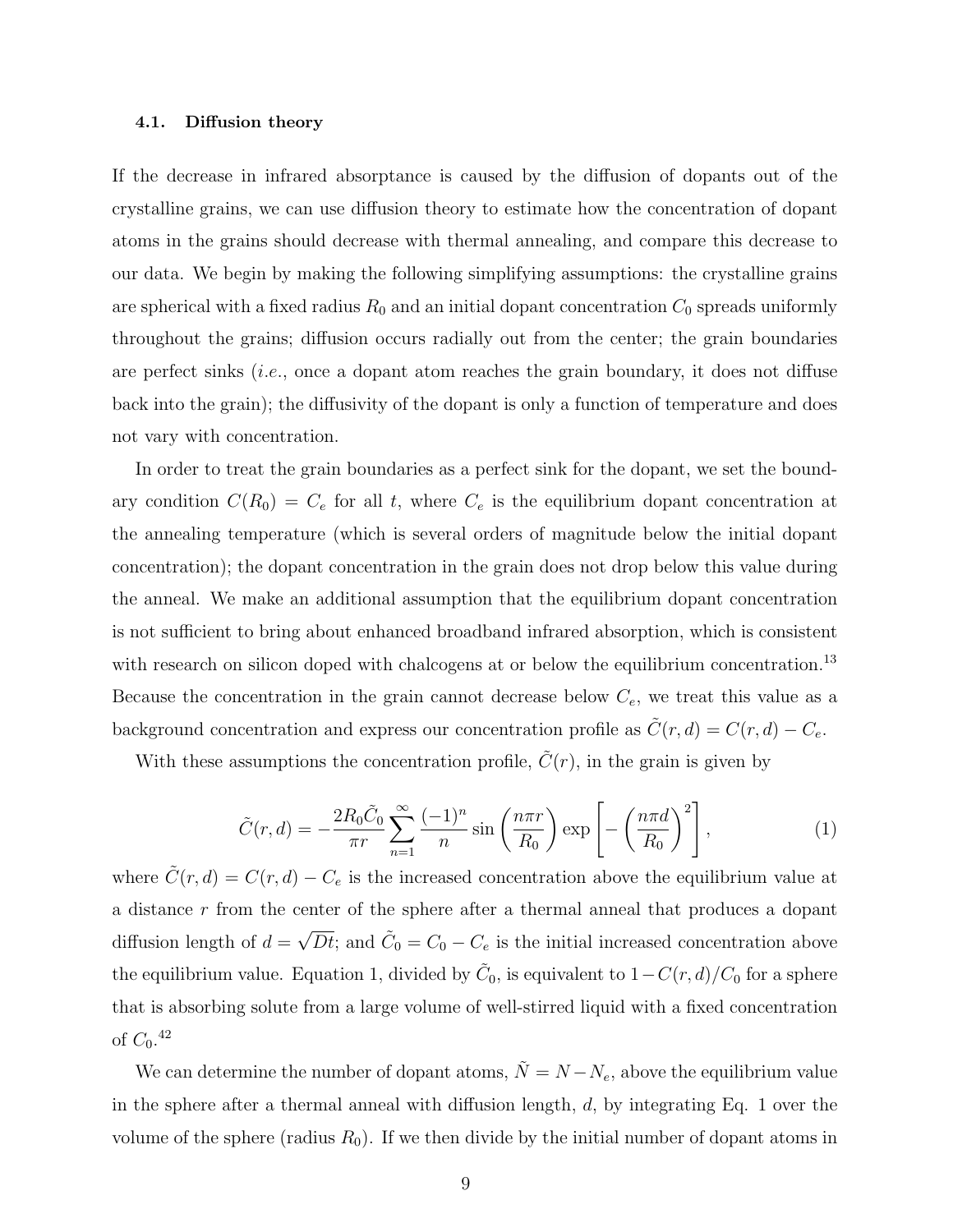the sphere that exceeds the equilibrium value,  $\tilde{N}_0 = \frac{4}{3}$  $\frac{4}{3}\pi R_0^3 \tilde{C}_0$ , to obtain the fraction,  $\tilde{N}/\tilde{N}_0$ , of supersaturated dopant atoms remaining in the sphere after annealing (a dimensionless number between 0 and 1), we obtain:

$$
\frac{\tilde{N}(d)}{\tilde{N}_0} = \frac{\int_0^{R_0} \tilde{C}(r, d) 4\pi r^2 dr}{\frac{4}{3}\pi R_0^3 \tilde{C}_0} = \frac{6}{\pi^2} \sum_{n=1}^{\infty} \frac{1}{n^2} \exp\left[-\left(\frac{n\pi d}{R_0}\right)^2\right].
$$
\n(2)

The resulting fraction is only a function of diffusion length,  $d$ , and the radius of the sphere,  $R_0$ . The grain sizes are likely to follow a lognormal distribution:<sup>42</sup>

$$
y(R_0) = A \exp\left(-\left(\frac{\ln(R_0/p)}{w}\right)^2\right),\tag{3}
$$

where y is the number of grains with radius,  $R_0$ ; p is the peak radius with height, A, and width,  $w$ . To account for this lognormal distribution of grain sizes, we perform a summation of curves calculated from Eq. 2 for grain sizes ranging from  $R_0 = 1$  to 5000 nm at 1 nm increments. The summation is weighted by volume,

$$
\left(\frac{\tilde{N}(d)}{\tilde{N}_0}\right)_{lognormal} = \frac{\sum_{R_0=1}^{5000} \left(\frac{\tilde{N}(d)}{\tilde{N}_0}\right)_{R_0} y(R_0) \left(\frac{4}{3}\pi R_0^3\right)}{\sum_{R_0=1}^{5000} y(R_0) \left(\frac{4}{3}\pi R_0^3\right)}.
$$
\n(4)

where  $y(R_0)$  is the number of grains with radius,  $R_0$ , and  $\left(\frac{\tilde{N}(d)}{\tilde{N}_0}\right)$  $\tilde{N}_0$  $\setminus$  $_{R_0}$ is the fraction of supersaturated dopants remaining in a sphere of radius,  $R_0$ , as a function of diffusion length. The sum,  $\sum_{R_0=1}^{5000} y(R_0)(\frac{4}{3}\pi R_0^3)$ , is the total volume of all the grains in the lognormal distribution.

Equation 4 is plotted in Figure 5 for a monodisperse distribution of 5-nm radius grains and four lognormal distributions with  $A = 150$ ,  $p = 5$  nm and  $w = 0.5, 0.75, 1$  and 1.25. As the width, w, of the lognormal distribution increases, the slope of the curve becomes smaller, more closely matching the slope of the data. This result is reasonable as larger grains lose dopants more slowly than smaller grains; therefore, adding larger grains to the distribution decreases the slope of the fraction of supersaturated dopants remaining in the grains.

#### 4.2. Comparison to diffusion theory

The six curves in Figure 4 were obtained from Eq. 2 using radii that are similar to the grain sizes observed in femtosecond laser irradiated silicon.<sup>35</sup> In spite of the simplicity of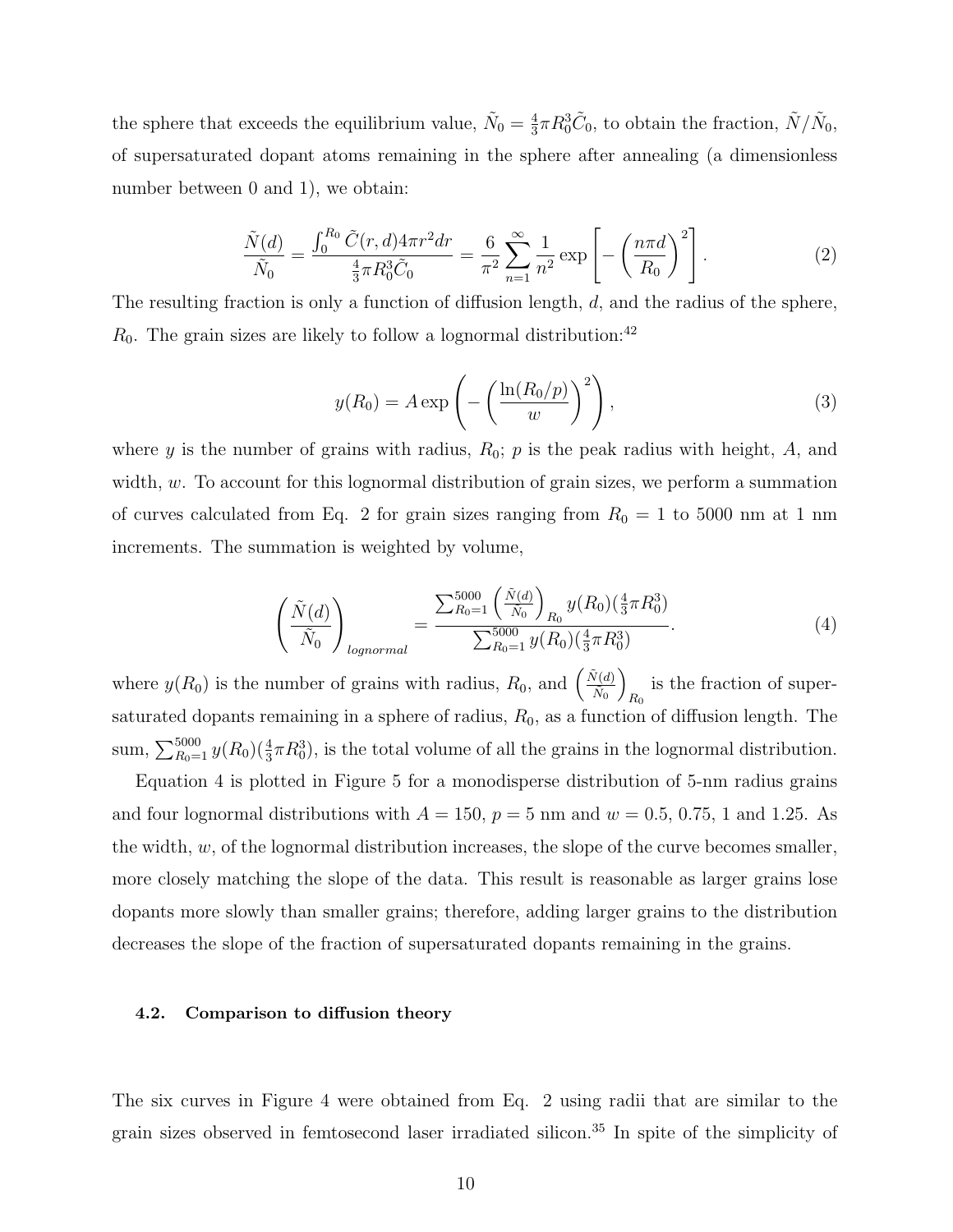our theoretical model, the qualitative agreement is remarkably good. The general shape and order of magnitude of these data agree well with our model for all three dopants. Our model does not take into account the possibility of grain growth, changes in diffusivity with concentration, or a change in activation energy when diffusing from the grain to the grain boundary. Below we discuss the deviations between the data and our theoretical model and speculate on possible explanations.

At large diffusion lengths (> 100 nm), the infrared absorptance of sulfur-doped samples begins to increase. This increase is also exhibited by samples irradiated in  $N_2$  and untreated silicon wafers after annealing. The cause of this increase is not known, but it is related to the original substrate and not the presence of the sulfur dopants. The samples annealed at high temperatures could have absorbed contamination from the vacuum furnace, altering their infrared absorptance. This contamination is likely to contribute to the deviation of seleniumand tellurium-doped samples from the theory by slowing their decrease in absorptance.

At small diffusion lengths, the absorptance data does not decrease as fast as theory predicts, and the deviation increases as diffusion length increases. One potential reason for this behavior is buildup of dopants at the grain boundaries. As more dopants diffuse from the crystalline grains to the grain boundaries, less surface is available, causing diffusion from the grains to be increasingly more difficult. We can estimate the number of dopants that can fit in the free space available at the grain boundary as,

$$
N_{GB} = \frac{1}{2}\rho_i a (4\pi R_0^2),\tag{5}
$$

where  $\rho_i$  is the atomic density of the dopant (on the order of 3–4 ×10<sup>22</sup> cm<sup>-3</sup> for sulfur, selenium, and tellurium),  $\alpha$  is the width of the grain boundary (on the order of the lattice parameter of silicon, 0.54 nm, and  $4\pi R_0^2$  is the surface area of the grain. The factor  $1/2$ in Eq. 5 accounts for the fact that that each grain boundary is shared by two grains. We compare this value to the number of dopant atoms in the grain which can be expressed as,

$$
N_G = \frac{4}{3}\pi R_0^3 C_i,
$$
\n(6)

where  $C_i$  is the dopant concentration ( $\sim 5 \times 10^{20}$  cm<sup>-3</sup>) and  $\frac{4}{3}\pi R_0^3$  is the volume of the grain. For a grain size of  $R_0 = 10$  nm,  $N_G/N_{GB}$  is 0.16. This value increases as grain size increases. For a grain size of  $R_0 = 60$  nm,  $N_G/N_{GB}$  already exceeds 1, indicating that buildup at the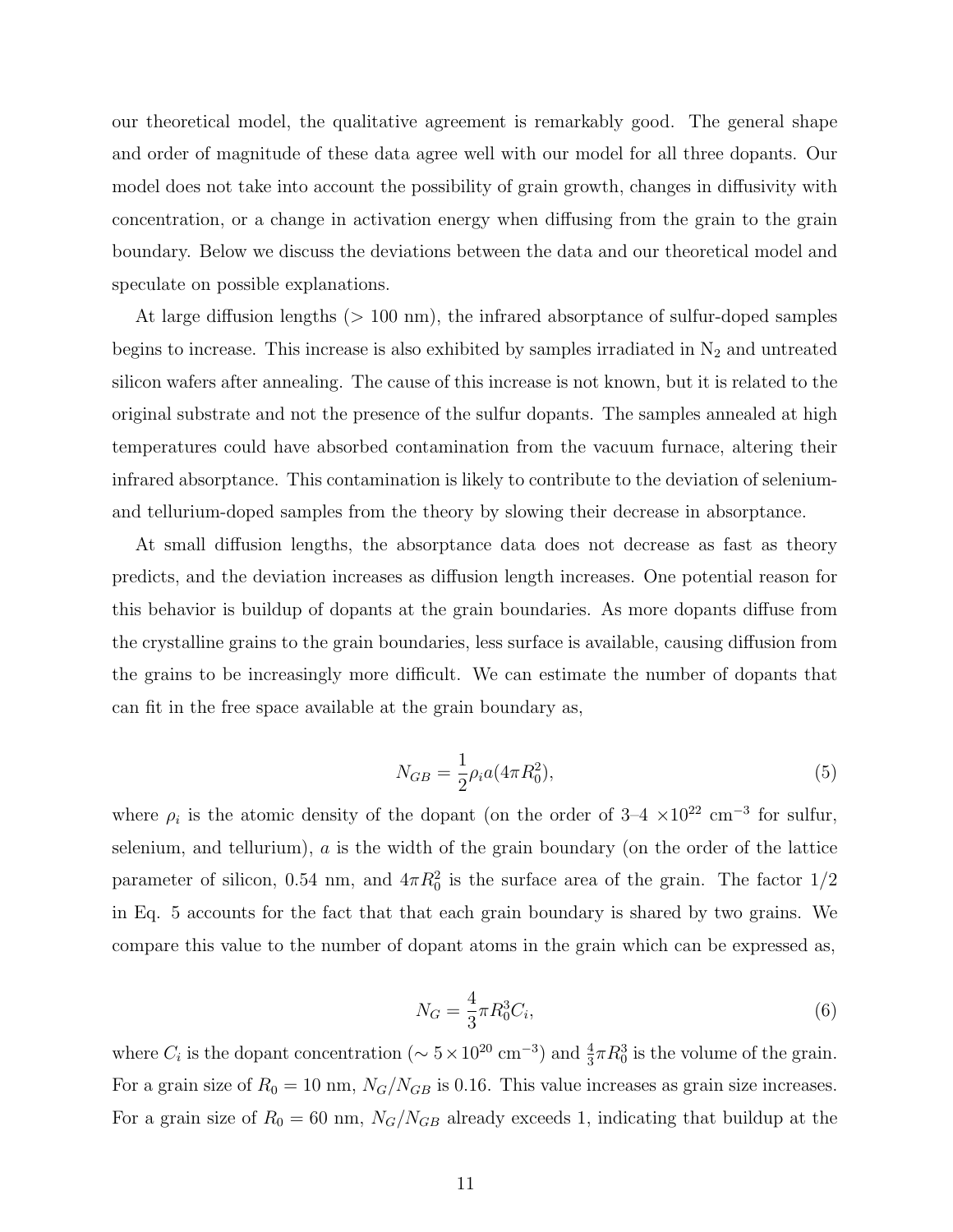grain boundaries could slow diffusion for grains of size  $R_0 \geq 60$  nm for concentrations on the order of 1 atomic percent.

## 5. CONCLUSION

Our analysis shows that the decrease in near-unity broadband infrared absorptance of supersaturated chalcogen-doped silicon after thermal annealing is most likely caused by dopant diffusion. We observe that a characteristic diffusion length of about 50 nm common to all three dopants leads to the deactivation of infrared absorption. If we assume the diffusivity of each dopant in our samples is similar to the bulk diffusivity reported in the literature, the grain size of the re-solidified surface layer probably sets this characteristic diffusion length, especially for a lognormal distribution of grain sizes. We propose that a probable cause of the deactivation of infrared absorption is precipitation of the dopant at the grain boundaries. It is possible that other mechanisms, such as precipitation of dopant particles within the grains in the form of clustering, also lead to the deactivation of infrared absorption. Further work on annealing studies of supersaturated chalcogen-doped silicon with different grain size distributions as well as in single crystalline silicon will help determine the relative contribution of each mechanism as a function of the silicon's microstructure and the dopant concentration.

#### Acknowledgments

Several people contributed to the work described in this paper. B.T. conceived the basic idea, designed the experiment, and collected and analyzed the data; M.W. provided assistance with the analysis. E.M. supervised the research and development of the manuscript. The authors are very grateful for helpful discussions with Mike Aziz. This work was supported by the Army Research Office under contact W911NF-05-1-0341. M.W. acknowledges the National Science Foundation Graduate Research Program for financial support.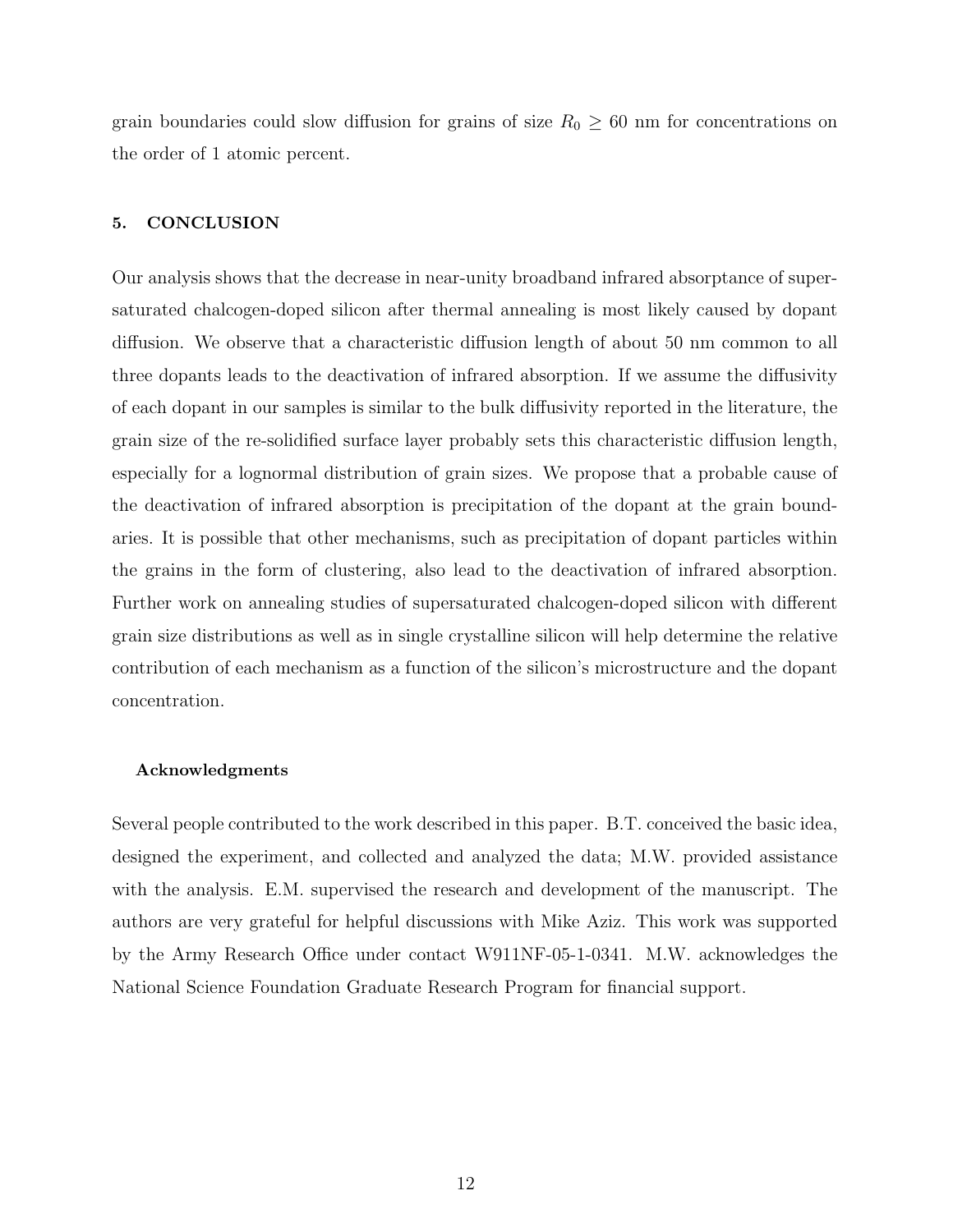- <sup>∗</sup> Electronic address: mazur@physics.harvard.edu
- <sup>1</sup> H. R. Vydyanath, W. J. Helm, J. S. Lorenzo, and S. T. Hoelke, Infrared Physics **19**, 93 (1979).
- <sup>2</sup> N. Sclar, Journal of Applied Physics  $52$ , 5207 (1981).
- $3$  J. E. Carey, C. H. Crouch, M. Shen, and E. Mazur, Optical Letters 30, 1773 (2005).
- <sup>4</sup> Y. A. Astrov, L. M. Portsel, A. N. Lodygin, V. B. Shuman, and E. V. Beregulin, in Gettering and Defect Engineering in Semiconductor Technology XI (2005), Solid State Phenomena 108-109, pp. 401–406.
- <sup>5</sup> X. Zhang, M. Kleverman, and J. Olajos, Semiconductor Science and Technology 14, 1076 (1999).
- <sup>6</sup> A. Henry, J. Svensson, E. Janzen, and B. Monemar, Materials Science and Engineering B-Solid State Materials for Advanced Technology 4, 261 (1989).
- <sup>7</sup> T. G. Brown and D. G. Hall, Applied Physics Letters 49, 245 (1986).
- <sup>8</sup> T. G. Brown, P. L. Bradfield, and D. G. Hall, Applied Physics Letters 51, 1585 (1987).
- <sup>9</sup> M. A. Lourenco, M. Milosavljevic, S. Galata, M. S. A. Siddiqui, G. Shao, R. M. Gwilliam, and K. P. Homewood, Vacuum 78, 551 (2005).
- <sup>10</sup> J. Bao, M. Tabbal, T. Kim, S. Charnvanichborikarn, J. S. Williams, M. J. Aziz, and F. Capasso, Optics Express 15 (2007).
- <sup>11</sup> M. Thiagarajan, K. Iyakutti, and E. Palaniyandi, Physica Status Solidi B-Basic Research 205, 553 (1998).
- <sup>12</sup> H. G. Grimmeiss, E. Janzen, H. Ennen, O. Schirmer, J. Schneider, R. Worner, C. Holm, E. Sirtl, and P. Wagner, Physical Review B 24, 4571 (1981).
- <sup>13</sup> E. Janzen, R. Stedman, G. Grossmann, and H. G. Grimmeiss, Physical Review B 29, 1907 (1984).
- <sup>14</sup> E. Janzen, H. G. Grimmeiss, A. Lodding, and C. Deline, Journal of Applied Physics **53**, 7367 (1982).
- <sup>15</sup> R. G. Wilson, Journal of Applied Physics 55, 3490 (1984).
- <sup>16</sup> A. A. Taskin, B. A. Zaitsev, V. I. Obodnikov, and E. G. Tishkovskii, Semiconductors 34, 312  $(2000).$
- <sup>17</sup> F. Rollert, N. A. Stolwijk, and H. Mehrer, Applied Physics Letters 63, 506 (1993).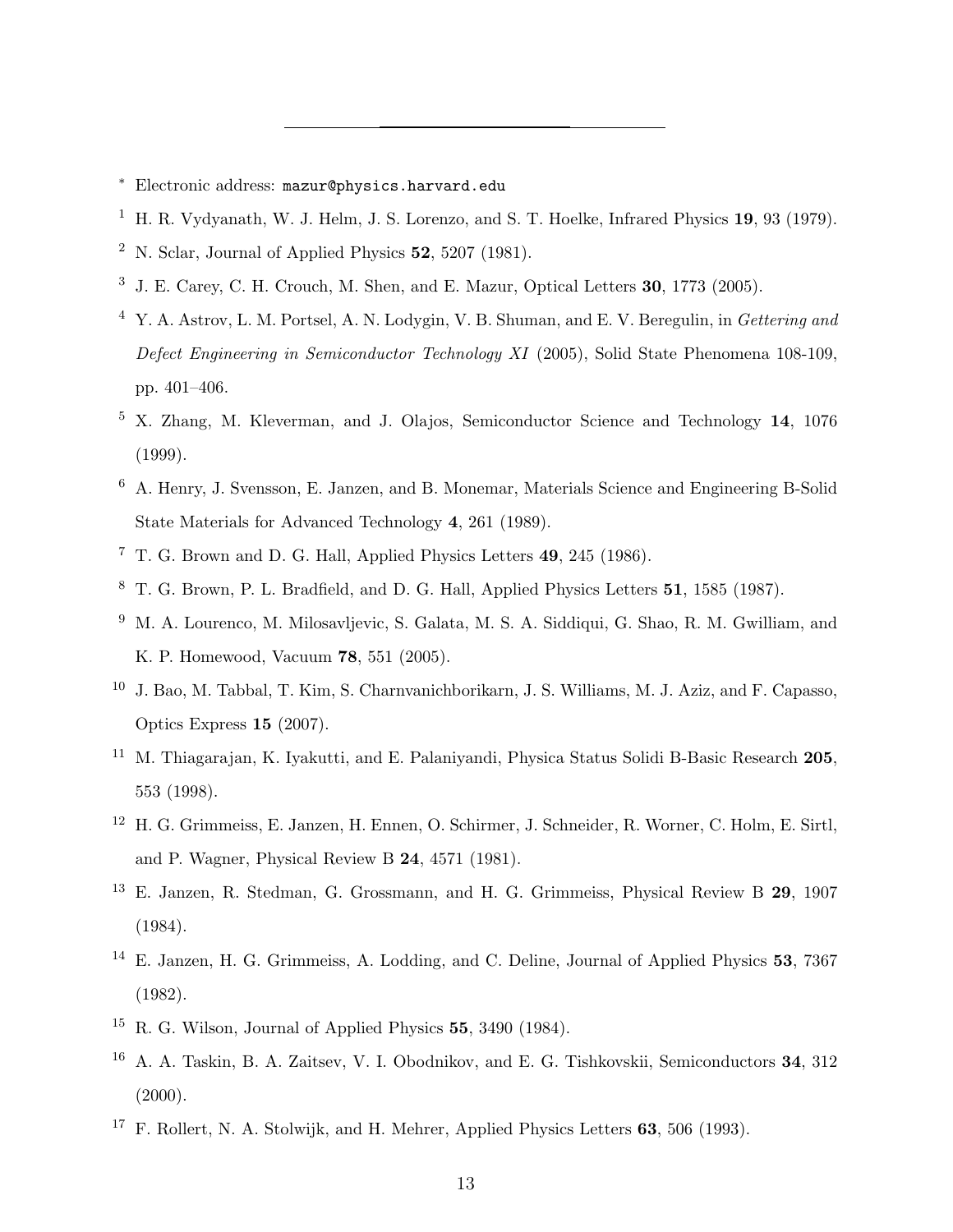- <sup>18</sup> F. Rollert, N. A. Stolwijk, and H. Mehrer, Materials Science and Engineering B-Solid State Materials for Advanced Technology 18, 107 (1993).
- <sup>19</sup> P. L. Gruzin, S. V. Zemskii, A. D. Bulkin, and N. M. Makarov, Soviet Physics Semiconductors-Ussr 7, 1241 (1974).
- <sup>20</sup> R. O. Carlson, R. N. Hall, and E. M. Pell, Journal of Physics and Chemistry of Solids 8, 81 (1959).
- $21$  N. S. Zhdanovich and Y. I. Kozlov, Soviet Physics Semiconductors-USSR 10, 1102 (1976).
- <sup>22</sup> H. R. Vydyanath, J. S. Lorenzo, and F. A. Kroger, Journal of Applied Physics  $49, 5928$  (1978).
- <sup>23</sup> H. Stumpel, M. Vorderwulbecke, and J. Mimkes, Applied Physics A-Materials Science and Processing 46, 159 (1988).
- <sup>24</sup> C. S. Kim and M. Sakata, Japanese Journal of Applied Physics 18, 247 (1979).
- <sup>25</sup> H. G. Grimmeiss, E. Janzen, B. Skarstam, and A. Lodding, Journal of Applied Physics **51**, 6238 (1980).
- <sup>26</sup> C. W. White, S. R. Wilson, B. R. Appleton, and F. W. Young, Journal Of Applied Physics  $51$ , 738 (1980).
- <sup>27</sup> E. M. Lawson, Journal of Applied Physics  $53, 6459$  (1982).
- $28$  T. G. Kim, J. M. Warrender, and M. J. Aziz, Applied Physics Letters 88 (2006).
- <sup>29</sup> S. U. Campisano, G. Foti, P. Baeri, M. G. Grimaldi, and E. Rimini, Applied Physics Letters 37, 719 (1980).
- <sup>30</sup> M. J. Aziz, Journal of Applied Physics 53, 1158 (1982).
- <sup>31</sup> M. J. Aziz, J. Y. Tsao, M. O. Thompson, P. S. Peercy, and C. W. White, Physical Review Letters 56, 2489 (1986).
- <sup>32</sup> J. A. Kittl, P. G. Sanders, M. J. Aziz, D. P. Brunco, and M. O. Thompson, Acta Materialia 48, 4797 (2000).
- <sup>33</sup> M. A. Sheehy, B. R. Tull, C. M. Friend, and E. Mazur, Materials Science and Engineering B-Solid State Materials for Advanced Technology 137, 289 (2006).
- <sup>34</sup> M. A. Sheehy, L. Winston, J. E. Carey, C. M. Friend, and E. Mazur, Chemistry of Materials 17, 3582 (2005).
- <sup>35</sup> C. H. Crouch, J. E. Carey, M. Shen, E. Mazur, and F. Y. Genin, Applied Physics A-Materials Science and Processing 79, 1635 (2004).
- <sup>36</sup> B. R. Tull, J. E. Carey, M. A. Sheehy, C. Friend, and E. Mazur, Applied Physics A-Materials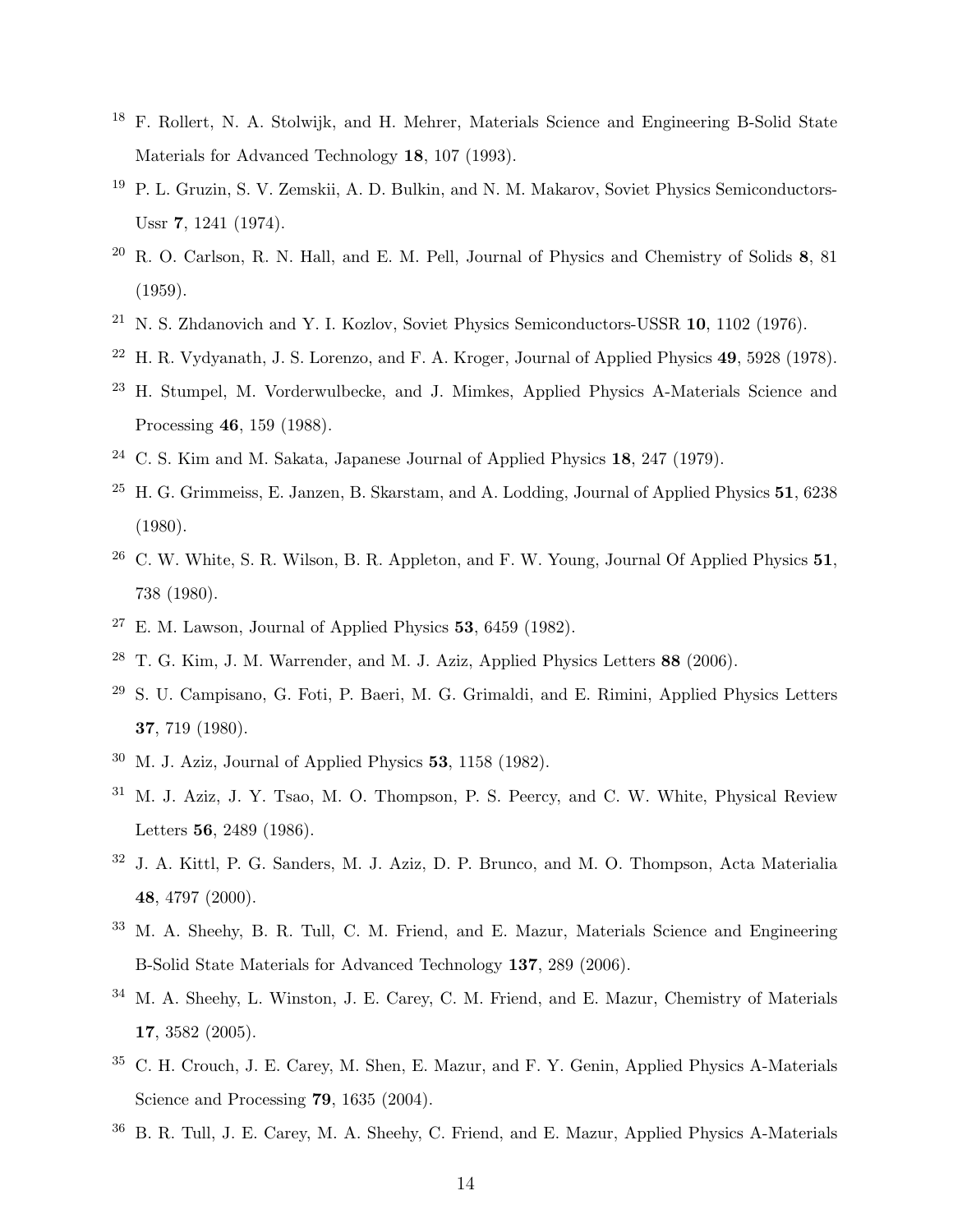Science and Processing 83, 341 (2006).

- <sup>37</sup> J. E. Carey, Ph.D. thesis, Harvard University (2004).
- <sup>38</sup> B. R. Tull, J. E. Carey, E. Mazur, J. McDonald, and S. M. Yalisove, Materials Research Society Bulletin 31, 626 (2006).
- <sup>39</sup> R. J. Younkin, J. E. Carey, E. Mazur, J. A. Levinson, and C. M. Friend, Journal of Applied Physics 93, 2626 (2003).
- <sup>40</sup> D. von der Linde and K. Sokolowski-Tinten, Applied Surface Science 154, 1 (2000).
- <sup>41</sup> T. E. Glover, Journal Of The Optical Society Of America B-Optical Physics **20**, 125 (2003).
- <sup>42</sup> J. Crank, The Mathematics of Diffusion (Clarendon Press, Oxford, 1956), 1st ed.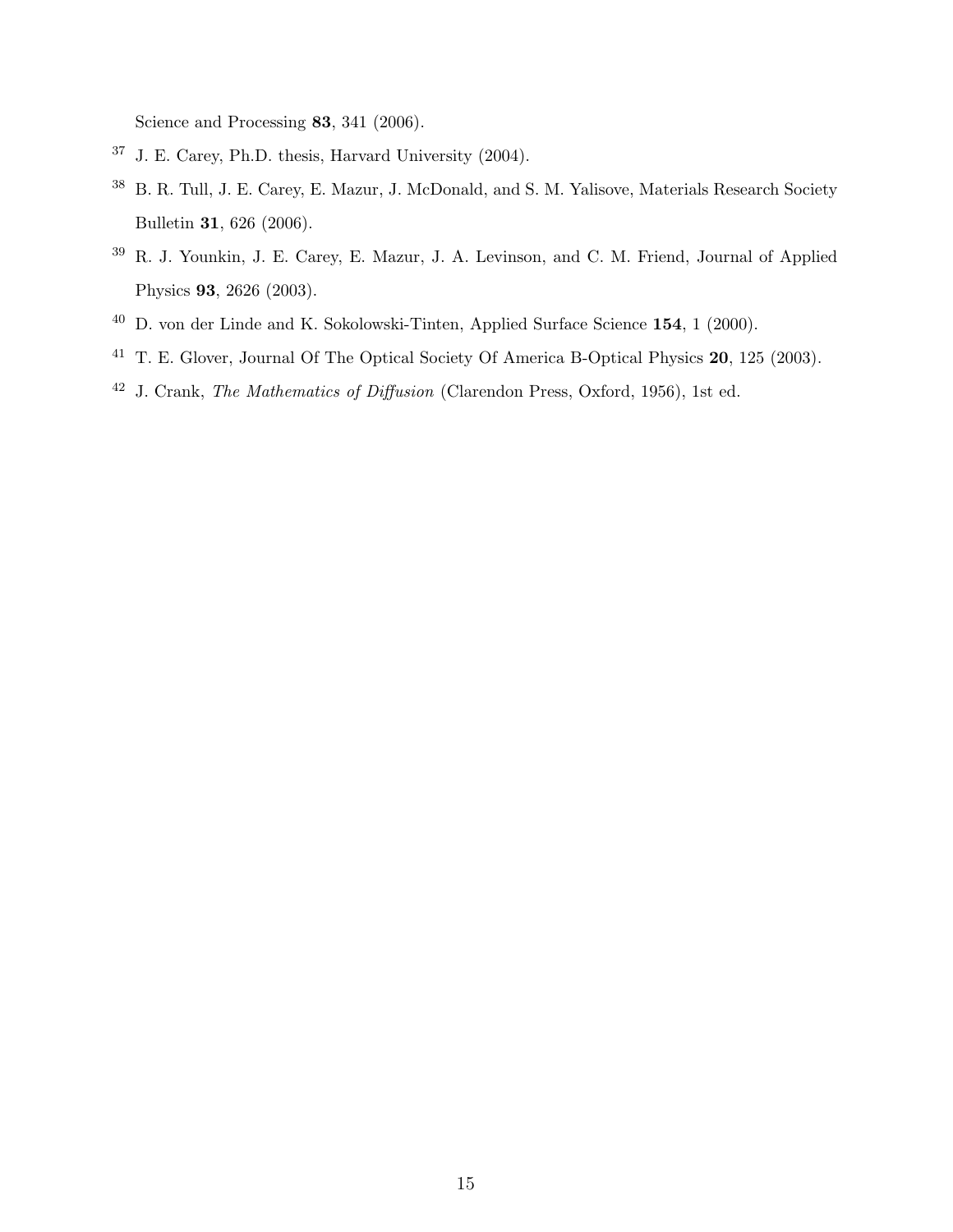| Dopant Element  | $D_0$ (cm <sup>2</sup> /s) | $E_a({\rm eV})$ |
|-----------------|----------------------------|-----------------|
| $S$ (Ref. 20)   | 0.92                       | 2.2             |
| Se (Ref. 22)    | 2.47                       | 2.84            |
| Te (Ref. $18$ ) | 0.048                      | 3.04            |

TABLE I: Diffusivity constants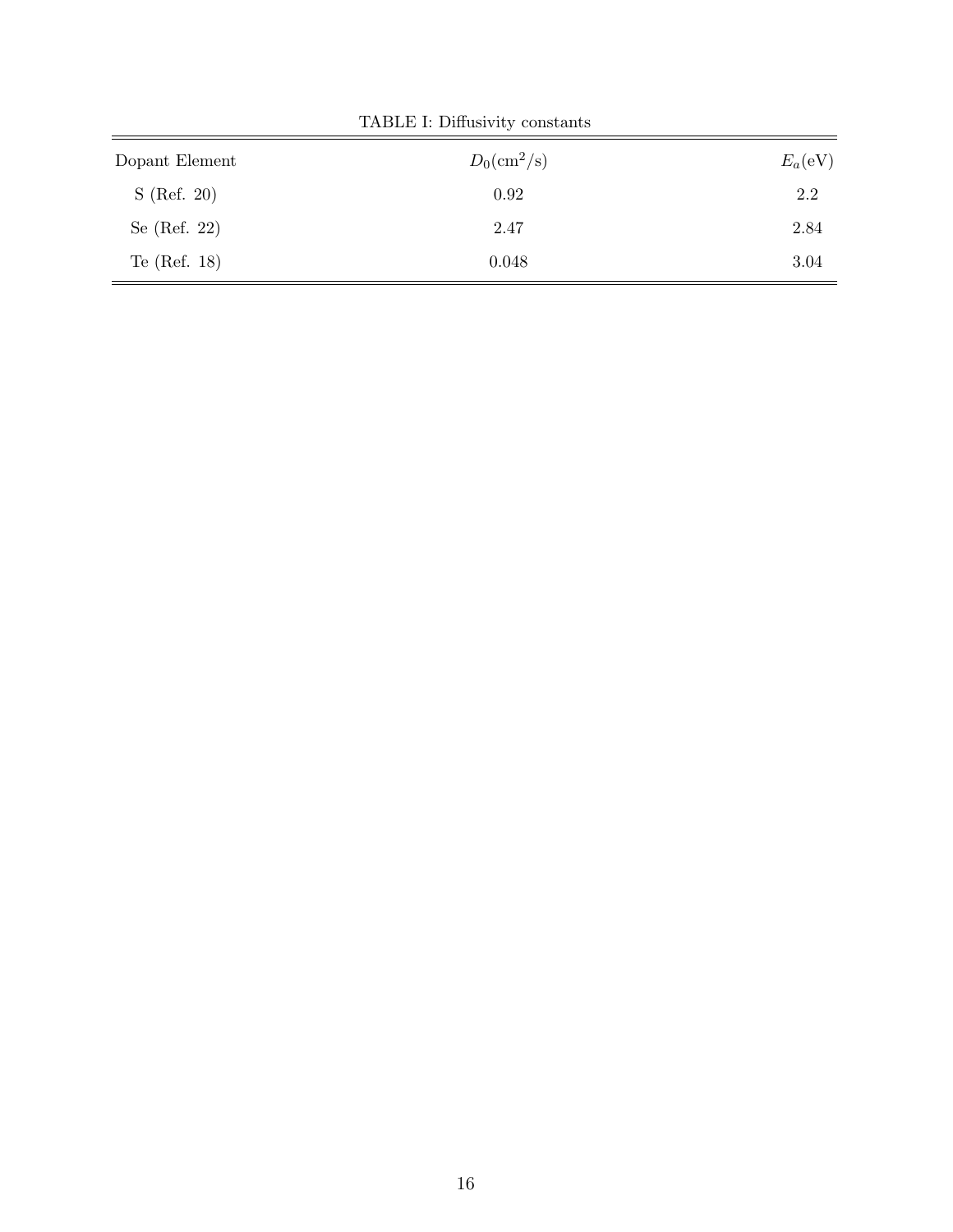

FIG. 1: Absorptance spectra for samples irradiated in the presence of sulfur hexafluoride (solid line), selenium (dashed line), tellurium (dotted line), and nitrogen gas (solid line) prior to thermal annealing. The absorptance of the untreated, crystalline silicon wafer is included for comparison.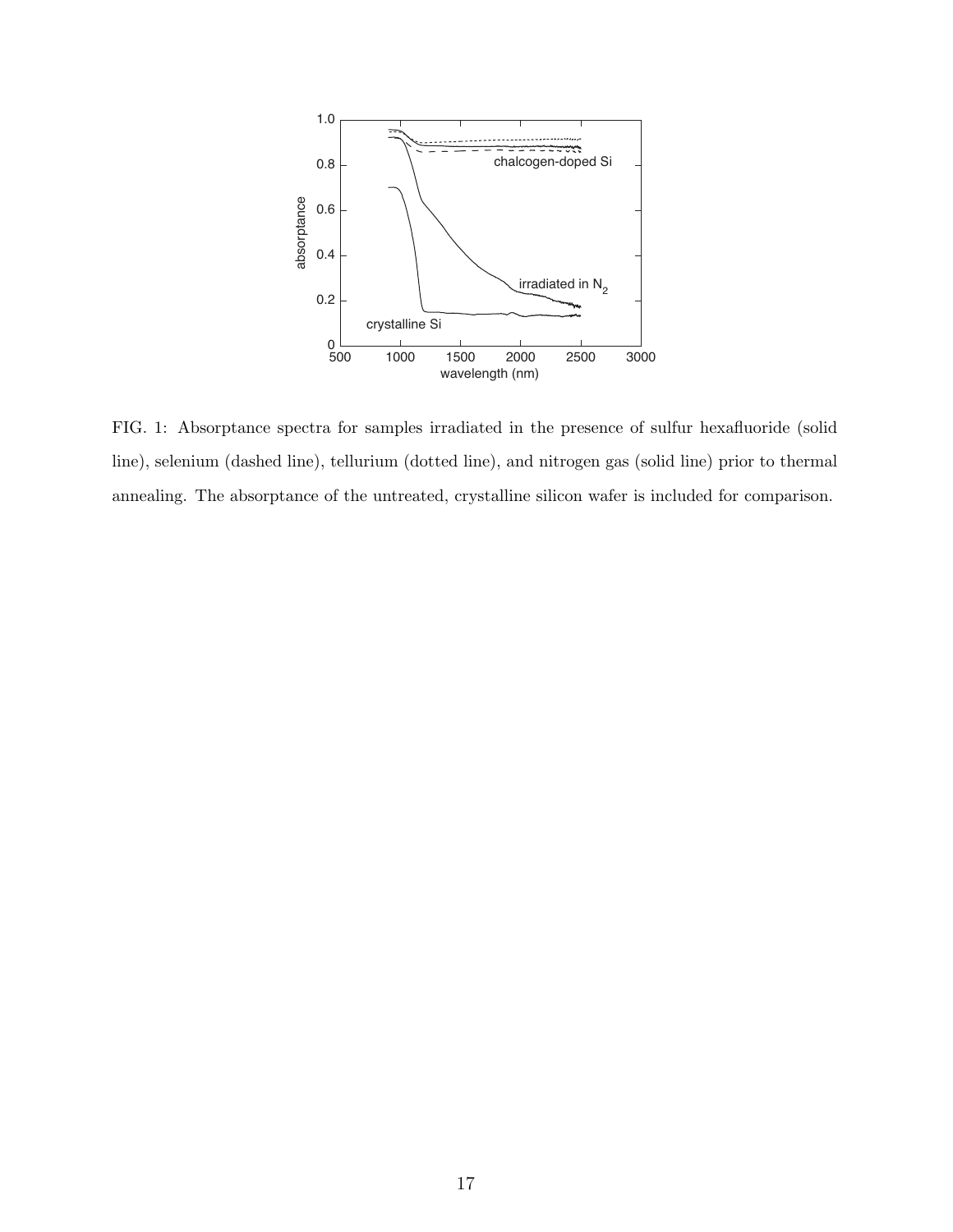

FIG. 2: Absorptance spectra for sulfur-, selenium-, and tellurium-doped silicon after annealing to 775 K for increasing lengths of time (from top to bottom: 10 min, 30 min, 100 min, 6 h, 24 h).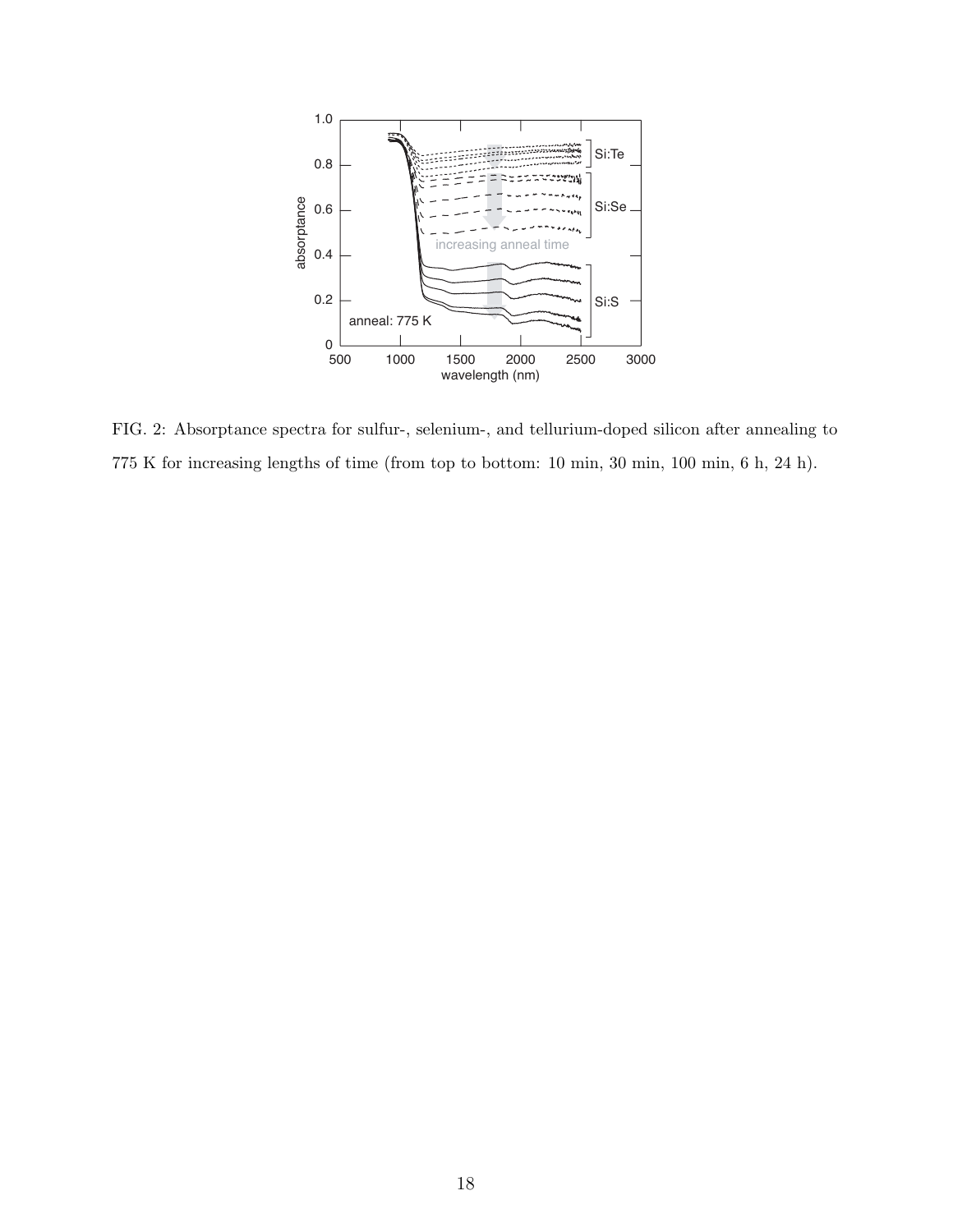

FIG. 3: Average absorptance from 1250–2500 nm for sulfur-doped (circles), selenium-doped (squares), tellurium-doped (triangles) silicon and samples irradiated in  $N_2$  (diamonds) after various thermal anneals at  $T \leq 975$  K. A larger marker indicates a longer anneal (from smallest to largest: 10 min, 30 min, 100 min, 6 h, 24 h).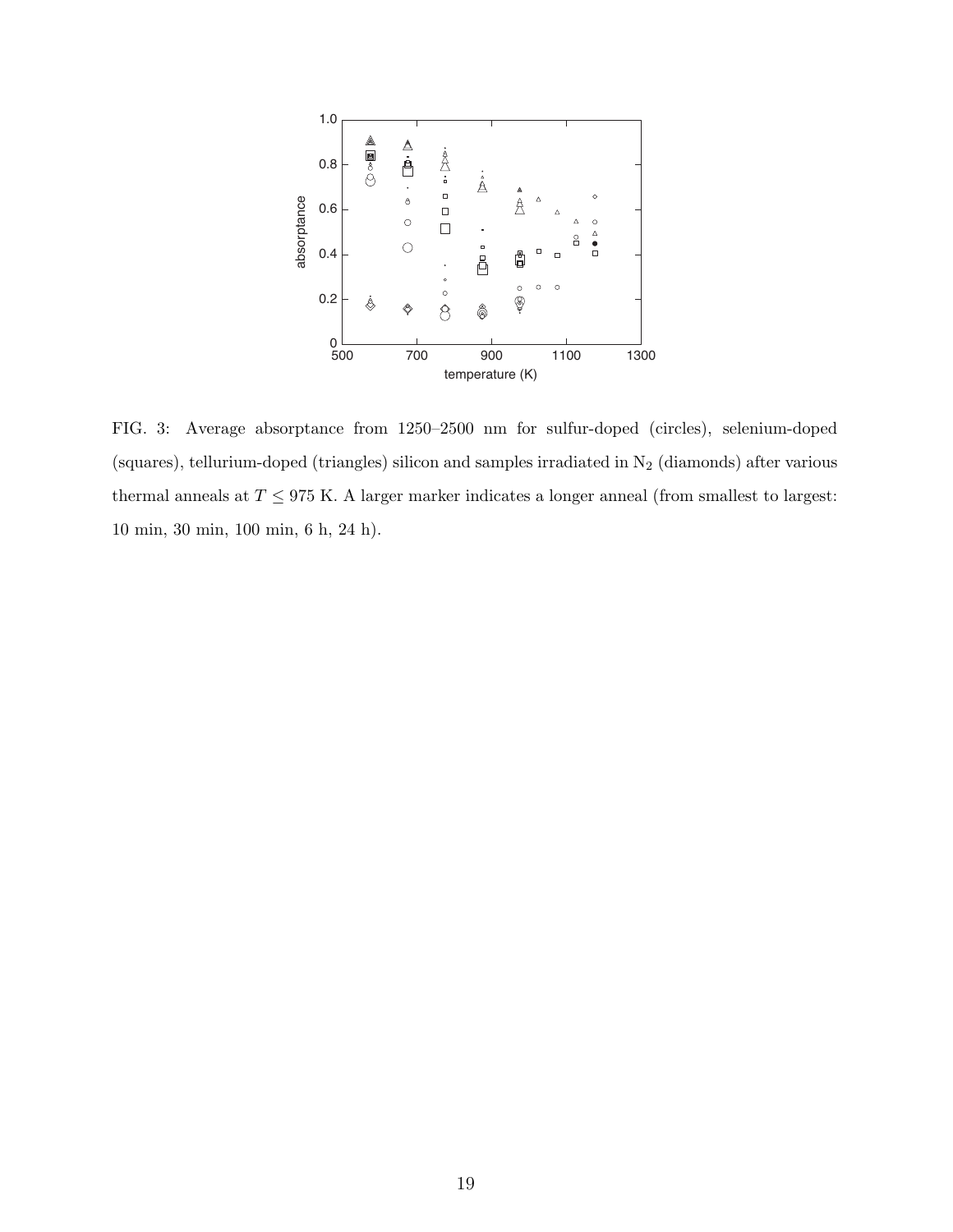

FIG. 4: Normalized absorptance for sulfur-doped (circles), selenium-doped (squares), and tellurium-doped (triangles) silicon after various thermal anneals versus diffusion length of the respective dopant. The average infrared absorptance from Figures 3 has been renormalized so that the maximum is the preannealed value and the minumum is the infrared absorptance of the unirradiated silicon wafer (see Figure 1).